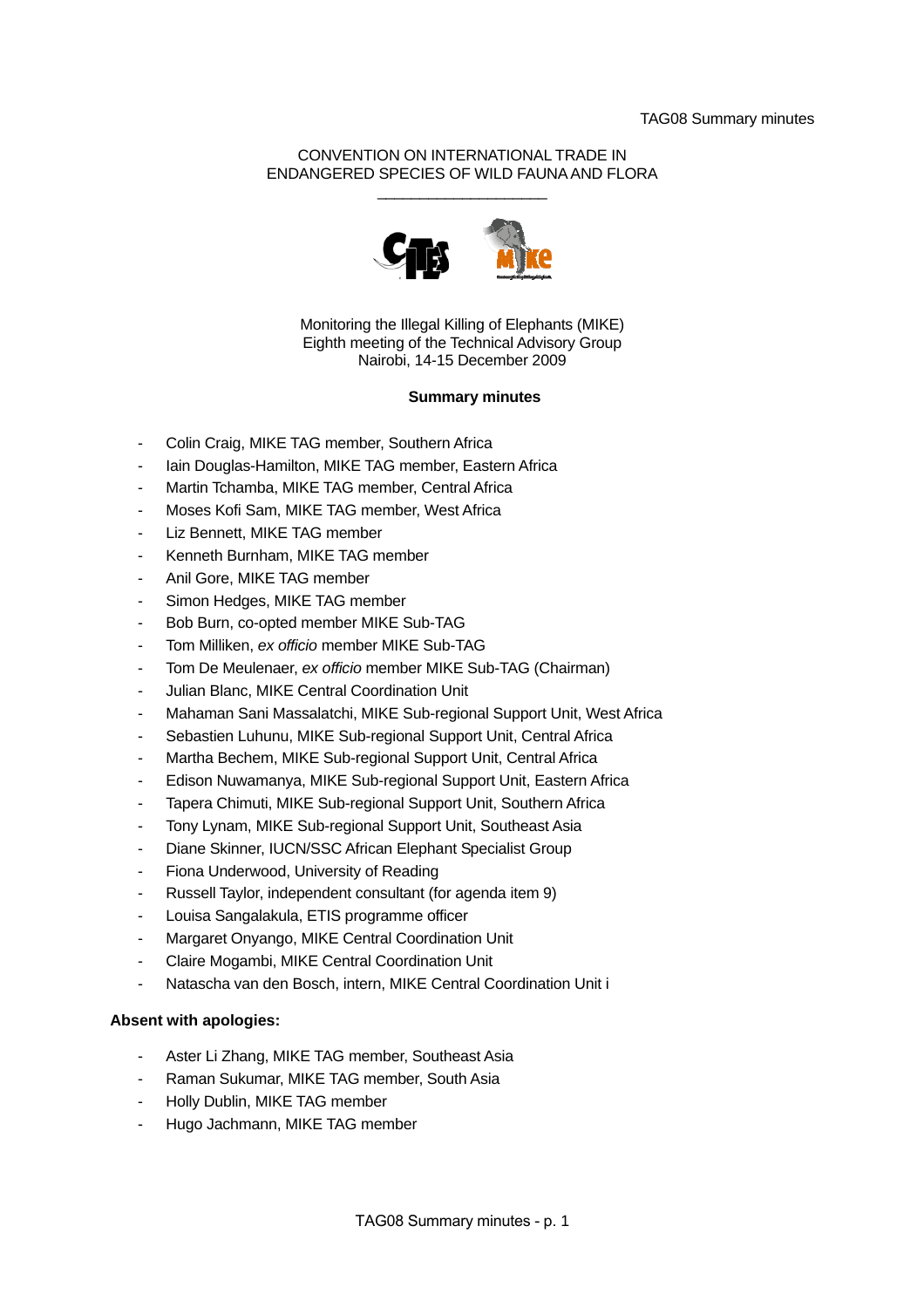#### **Strategic and administrative matters**

1 Adoption of the Agenda .....................................................................................................TAG08 Doc. 1

The MIKE Coordinator opened the eighth meeting of the MIKE Technical Advisory Group (TAG8). He noted the absence with apologies of Aster Li Zang, Raman Sukumar, Holly Dublin and Hugo Jachmann and extended a special welcome to Liz Bennett and Kenneth Burnham who had been unable to participate in the last two meetings of the MIKE Technical Advisory Group (MIKE TAG).

The agenda was adopted. The following items were suggested for inclusion under agenda item 17, Any Other Business:

- − Update on aerial survey standards
- − Feedback on the MIKE-ETIS Subgroup of the Standing Committee
- − Dates for MIKE Sub-regional Steering Committee Meetings
- 2 Adoption of the Working Programme.................................................................................TAG08 Doc. 2

The TAG adopted the working programme, taking note of some rescheduling because of the availability of the representative of the IUCN/SSC African Elephant Specialist Group (AfESG) and the desire to move item 12 to the first day of the meeting.

3 Minutes of the 7th meeting of the Technical Advisory Group (TAG7) ...............................TAG08 Doc. 3

The MIKE TAG took note of the summary minutes of its seventh meeting (TAG7, Nairobi, 12-13 March 2009). The MIKE Central Coordination Unit (MIKE CCU) agreed to continue producing similar summary minutes for the present and future meetings of the TAG, including a list of agreed action points. They will be circulated to the meeting participants and TAG members for comments and finalized within a reasonable timeframe, normally not exceeding three months after the meeting took place.

4 Progress on the action points agreed to at TAG7..............................................................TAG08 Doc. 4

The MIKE CCU presented document TAG08 Doc.4 and its annexes, describing progress until November 2009 on action points agreed at TAG7 and those that had remained in effect following its sixth meeting (TAG6, Entebbe, March 2008).

At TAG7, 49 action points had been adopted and the implementation of each was reviewed in some detail. The TAG agreed that 23 action points had been completed as described in the document; 11 were in progress of which several were expected to be discussed or concluded at the present meeting; 7 action points were ongoing; and 8 had not been executed. The TAG noted in particular the following action points (numbers refer to the relevant TAG7 agenda items):

- − Items 1, 2, 3, 12, 14, 16 and 17: completed and can be deleted
- − Item 4: The first action point was completed and the second is ongoing.
- − Item 5: The Notification to the Parties was posted on the CITES website on 26 November 2009 and is shown in Annex 2 of document TAG08 Doc.4.
- − Item 6: See agenda item 14 of the current meeting.
- − Item 7: See agenda item 5 of the current meeting.
- − Item 8: The workshop on the MIKE Standard and Analytical Reporting Framework is scheduled for February 2010. See agenda item 10 of the current meeting.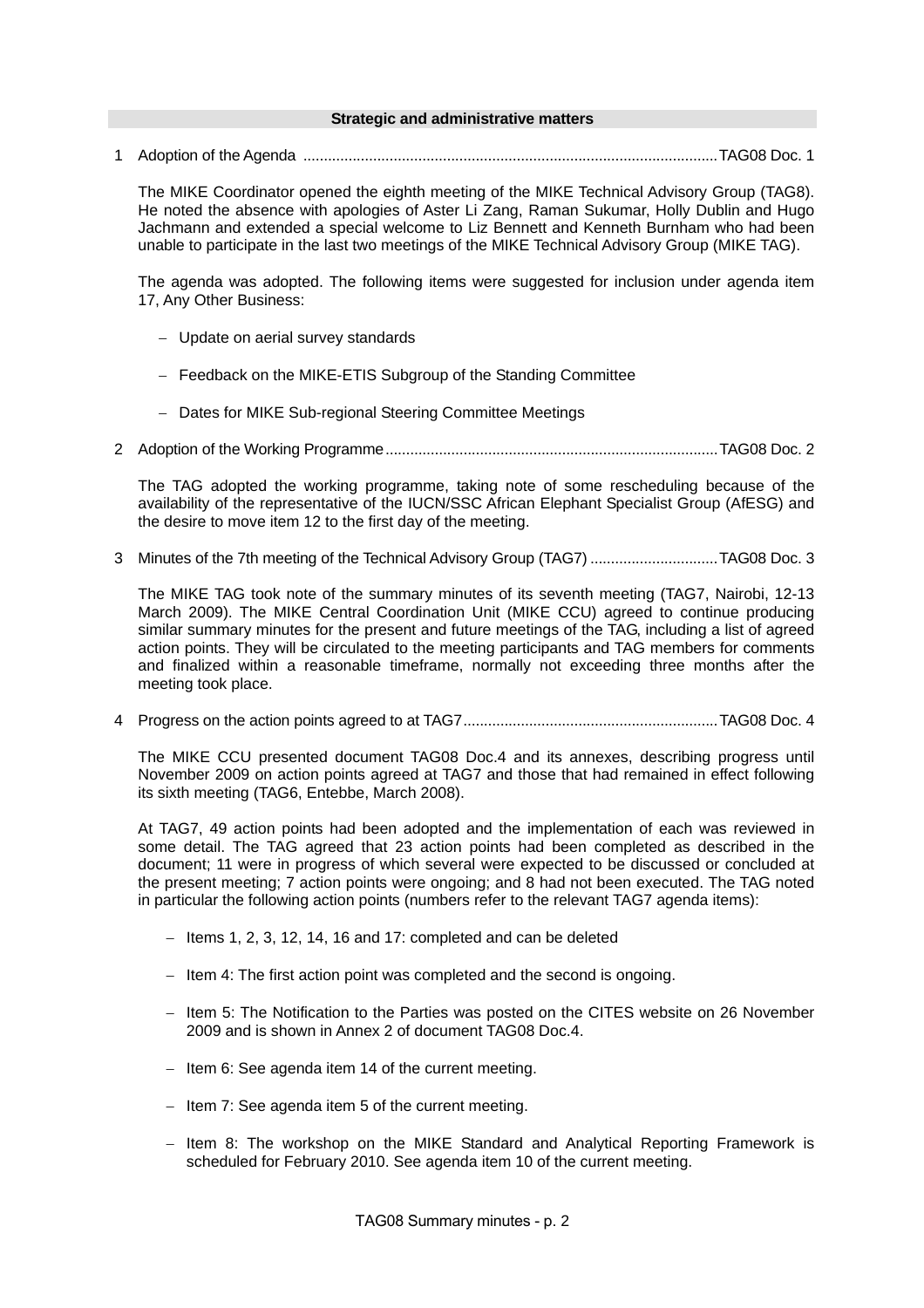- Htem 9: The action points had been overtaken by events and should now be envisaged in the context of the analysis of MIKE data for the 15th meeting of the Conference of the Parties (CoP15, Doha, March 2010), which has taken account of the analysis of African data conducted in 2008 and was expanded to include updated information from Africa and Asia, additional covariates, and different methodologies. The full analysis is excepted to be submitted for publication and peer review in February 2010. The TAG emphasized the need for undertaking credible scientific, peer-reviewed research but also to ensure that the results of the analysis are communicated in non-technical language to a broad audience. The MIKE CCU explained that the African Subregional Steering Committee meetings were used as opportunities to present the MIKE analysis to African range States in layman's terms (Central Africa: Bangui, October 2009; Eastern Africa: Dar Es Salaam, February 2010; Western Africa: Abidjan, February 2010; Southern Africa: Gaborone, February 2010).
- Hem 10: The covariates that had been suggested during previous TAG meetings had been incorporated in the analysis for CoP15 and the relevant actions points were completed. But the TAG recognized that identifying suitable covariates was an ongoing process and agreed to continue supporting and collaborating with the MIKE CCU in this regard.
- − Item 10.1: Several action points had been completed in the context of the MIKE document for CoP15. Others, including the outcome of the 'efforts' workshop, the appropriateness of using PIKE, and the protected area management effectiveness were to be discussed elsewhere during the current meeting.
- − Item 11: While the analysis of MIKE and ETIS data for CoP15 had been completed separately, no research on joint datasets or combined analysis had been undertaken. A simple coordinated narrative between the MIKE Coordinator and the ETIS Director of the separate presentations at CoP15 was envisaged. Two case studies were still under consideration (Central African elephant poaching and trade situation; numbers of elephants killed in Africa), but relevant data sets were not very strong. For example, variables that are lacking are the time that it takes to accumulate a commercial shipment of ivory in Africa for dispatching abroad, or the time lag between poaching events and seizures, while information on domestic ivory markets and consumption are increasingly difficult to obtain.
- Htem 13.1: The subregional TAG members had not produced a critique of the MIKE sites in their subregion with the exception of Colin Craig (Southern Africa). It was agreed that alternatively, inviting these TAG members to annual Subregional Steering Committee meetings, as has been the practice since 2008, offered good opportunities to interact with the subregion and acquire (or provide) relevant information.
- − Item 13.2: The TAG recognized that the validation of the MIKE site sample had to be discussed separately from questions regarding site boundaries. See agenda item 11 of the current meeting. Questions regarding problematic site boundaries were to be addressed by the Subregional Support Officers (SSO's) under agenda item 13 of the current meeting.
- − Item 15: In progress see agenda item 16 of the current meeting.

The TAG noted progress in the implementation of the remaining action points emanating from TAG6, noting the following (numbers refer to the relevant TAG6 agenda items):

- − Item 6: The MIKE standard and analytical framework workshop was scheduled to take place in February 2010, and Mike Norton-Griffith was to be invited (who already attended the 'efforts' workshop held in December 2009). To be deleted when the workshop takes place.
- − Item 9: The spatial representation of the patrol coverage will be taken into consideration in the MIKE standard and analytical framework workshop. To be deleted when the workshop takes place.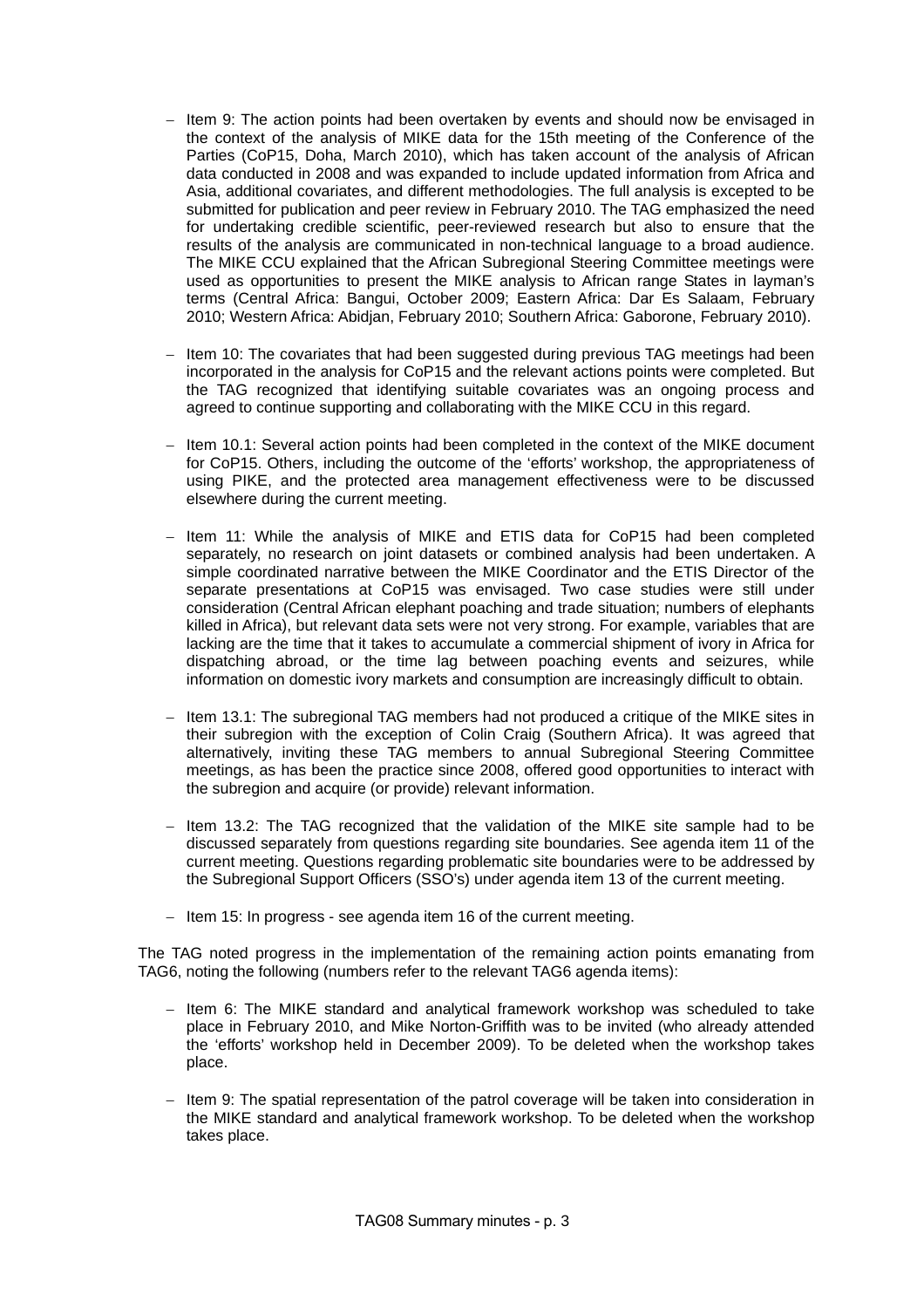- − Item 12.3: The MIKE programme is frequently approached by elephant range States that wish to add new MIKE sites. The conditions for adding sites to the current sample, as established at TAG6, remained in place and were applied for such situations. The TAG agreed that the representativeness of the current 'formal' MIKE site sample (i.e. 45 MIKE sites in Africa and 18 in Asia) needed to be reviewed. The statistical experts on the TAG commented that in the mean time, enlarging the MIKE sample would not hamper but could potentially strengthen the analysis. Ongoing and to be incorporated in the Action Points emanating from TAG8.
- − Items 13 and 15: Ongoing and to be incorporated in the Action Points emanating from TAG8.
- − Items 16, 17 and 18: The action points had been overtaken by events, particularly trough the adoption of MIST and similar ranger-based data collections systems, and by applying the outcomes of the 'Efforts' workshop regarding essential data needs. The Action Point directing the MIKE CCU to investigate performance-based incentive systems was deleted as it had proven impossible to implement.

The MIKE CCU drew attention to Notification to the Parties No. 2009/049 of 26 November 2009 concerning the MIKE and ETIS Technical Advisory Group (in Annex 2 to document TAG08 Doc. 4). The TAG took note of the Terms of Reference and the composition of the MIKE and ETIS Technical Advisory Group presented therein.

The membership of the MIKE TAG, consisting of 12 individuals, remained complete. Bob Burn informed the TAG that he had decided to relinquish his position as co-opted member of the MIKE Sub-TAG, and to remain a co-opted member of the ETIS Sub-TAG only. The ETIS Director stated that the remaining vacancy in the ETIS Sub-TAG would have to be filled by a resource economist but no timeframe for this to happen could be provided. The MIKE CCU reminded the TAG that any changes in membership of the TAG or in its Terms of Reference will be communicated through a Notification to the Parties to CITES.

5 Current and long-term objectives of MIKE.........................................................................TAG08 Doc. 5

The MIKE CCU introduced document TAG08 Doc. 5, explaining that during TAG7, a discussion had been initiated on the further evolution of the MIKE programme on the basis of a number of questions regarding the overall objectives, structures and *modus operandi* of MIKE as currently applicable and contained in Resolution Conf. 10.10 (Rev. CoP14) on *Trade in elephant specimens*. The TAG had provided some initial reactions on four questions, but four others had remained without comments or guidance. Both the MIKE report for CoP15 and the recent efforts workshop had identified a number of additional questions regarding the further evolution of the MIKE programme. They related to the capacity of the elephant Range States to internalize the MIKE monitoring system as currently devised, and to run it on a sustainable basis. But also technical challenges had been noted: Should MIKE data collection be completely and exclusively rangerbased? If so, what to do with non-protected or badly monitored MIKE Sites? How to move MIKE closer to and it make more relevant for the Sites?

In its document for CoP15, the MIKE CCU had noted that "*although the objectives, scope and general modus operandi of MIKE are specified in Resolution Conf. 10.10 (Rev. CoP14), it seems important to explore ways to develop and strengthen the MIKE system further and render it as sustainable, useful and relevant as possible. This is one of the reasons why the Secretariat proposes to review the Resolution in consultation with the MIKE-ETIS Subgroup of the Standing Committee and TRAFFIC*". The MIKE CCU explained that it had proposed that this revision be undertaken between CoP15 and the 16th Conference of the Parties (CoP16) in 2013, and that at least the technical and scientific elements of this revision would require the active input from the TAG. This could be organized in different manners: the MIKE CCU could produce a discussion paper for review by the TAG; the TAG could create a working group; the SARF workshop could be requested to start looking into future MIKE evolutions; or the MIKE CCU could be asked to submit several alternative development scenarios.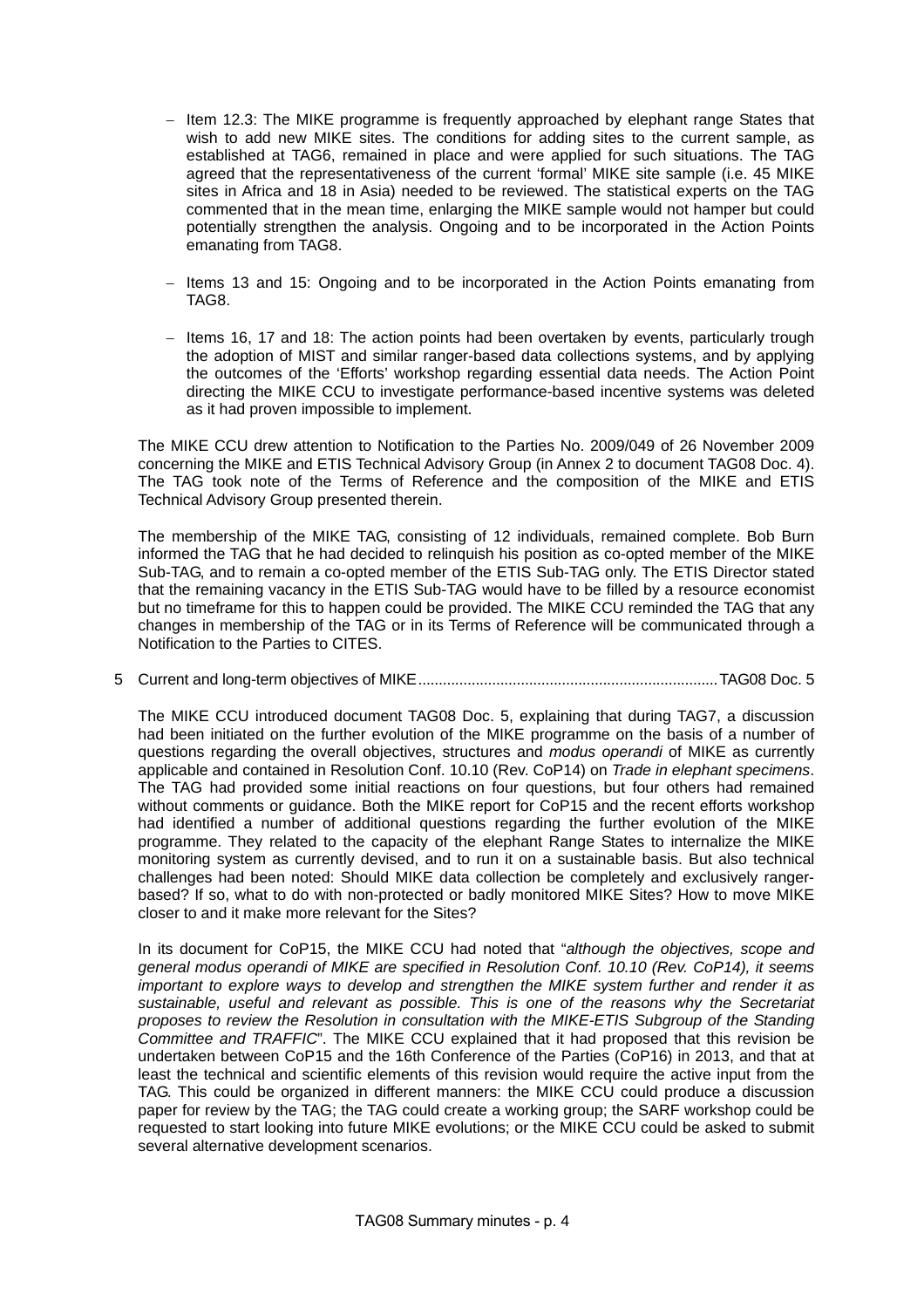The TAG indicated that the current real or perceived 'top-down' approach of imposing a certain method to collect and analyze statistically relevant data on illegal killing of elephants needed to be discussed. While recognizing that range States had shown great interest in learning more about elephant poaching levels and had broadly agreed to ranger-based monitoring approaches as favored by MIKE, they might want to collect data in their own way. MIKE should therefore establish and encourage quality standards for MIKE data compilation. The programme should analyze the collected data (standard and/or non-standard) in the best possible manner and help the range States in interpreting their information, thereby reducing the perception of a top-down approach. A more bottom-up approach, starting from the MIKE Sites with a minimum set of data requirements, was felt important. The MIKE CCU indicated that by promoting and supporting MIST important steps in that direction were ongoing: the installation of MIST responded first to the overall information and monitoring needs of the Site, with MIKE requirements coming next and fully integrated in the former. It also involved in a number of Sites collaboration with NGOs to help range States and Sites.

In the context of the long-term future of the MIKE programme, the TAG discussed the programme's funding and resources in case Resolution Conf. 10.10 (Rev. CoP14) would be revised earliest in 2013 at CoP16. If there was no financial support beyond 2011, not much could be done to evolve the MIKE programme. The MIKE CCU mentioned that there was a commitment to support MIKE in Africa until 2011 and that some discussions were ongoing for support in Asia. It mentioned that external long-term funding would always remain a challenge. The MIKE CCU indicated that the implementation of a draft *African elephant action plan*, developed by the African elephant range States, was estimated to need 97,350,000 USD between 2009 and 2012. While MIKE or ETIS were not explicitly mentioned in this *action plan*, Activity 6.2.3 stated: "Effectively implement provisions in MEAs [CITES, CBD, CMS, etc.] relevant to elephant conservation and management", which could be assumed to include compliance with all the provisions on MIKE and ETIS in Resolution Conf. 10.10 (Rev. CoP14). The African Elephant Fund that the Secretariat should establish in support of the *Action plan* was not yet existing because the *Action plan* was still not finalized (four donors had made early pledges totaling some 300,000 USD).

The TAG encouraged the MIKE CCU to put effort in seeking resources to maintain a vibrant and strong MIKE programme, both in Africa and in Asia. The TAG agreed to look at the design of MIKE and contribute to discussions on further developments of MIKE.

## **Technical matters**

## Analytical issues

6 MIKE analyses for CoP15 ..................................................................................................TAG08 Doc. 6

In preparation of CoP15, an analysis of all MIKE data available to the MIKE CCU was conducted in August 2008 by Bob Burn and Fiona Underwood, with the assistance of the MIKE Data Analyst. The document summarizing the methods, results and conclusions of the analysis and was circulated to the TAG for comments on 11 September 2009 (see TAG08 Doc 6. Annex 1). A number of comments concerned: data quality; time-changing covariates; relationship between the sizes of areas and poaching rates; relationship between Proportion of Illegally Killed Elephants (PIKE) and elephant population size; relationship between impacts of poaching and PIKE; scale of the probable fraction; net primary production as a proxy for vegetation cover; and choice of information criterion. An adapted version of the analysis would be submitted to a scientific journal for publication that would take account of these and other TAG comments, as well as any new data collected in the course of 2009.

The MIKE CCU mentioned that the data in the analysis presented in the document for CoP15 (TAG08 Doc 7. Annex, CoP15 Doc. 44.2) included MIKE data up till June 2009. In late January or the beginning of February 2010, if the SSO's had finished with data collection for the remainder of 2009, a re-analysis of the data was scheduled. The resulting revision of document CoP15 Doc. 44.2 would be presented at CoP15.

De Data Analyst presented the analysis together with Bob Burn and Fiona Underwood. The objectives of the analysis were to determine trends in illegal killing of elephants and to investigate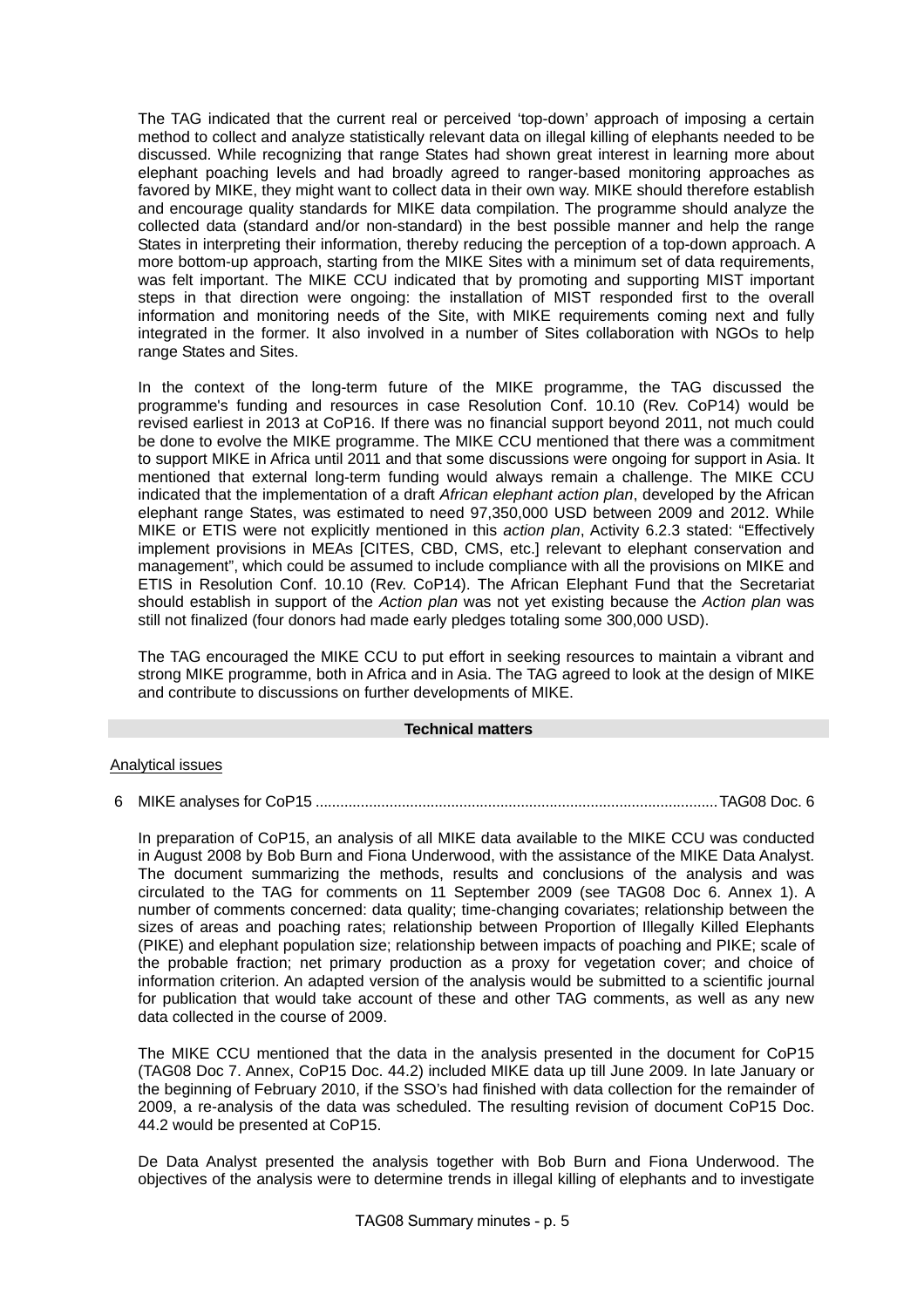relationships between illegal killings of elephants and different covariates. These covariates were determined both at country level and at site level. The variable used was the PIKE, which the TAG agreed was a key indicator for determining poaching levels. At site level, the analysis showed positive relationships between the sizes of elephant populations and PIKE and the net primary production and PIKE; and a negative relationship between the area and PIKE. At national level, there was a negative correlation between PIKE and government effectiveness as measured by the World Bank. This last relationship was statistically the strongest. The analysis illustrated that the effects of area, elephant population and net primary production (vegetation cover) were far more pronounced in countries with low governance than in countries with highly effective governance. Furthermore, the analysis provided evidence that, looking at site- and country level, a number of sites and countries can be interpreted as suffering from above-average levels of elephant poaching, while others have an average level of elephant poaching or enjoy below-average levels of elephant poaching.

The analysis also demonstrated a time trend for PIKE, suggesting a decline between 2002 and 2006, followed by an increase peaking in 2008. Although the trend line suggested an apparent decline in 2009, this should be interpreted with caution because only six months of data were available for 2009 and data coverage across sub-regions was uneven. In particular, the data available for 2009 lacked records from Central Africa, which otherwise was the region with the highest overall PIKE. The update analysis was expected to provide trends for 2009 that should become more reliable.

The TAG preferred the analysis to indicate that linkages between CITES decisions and trends in PIKE were not (or could not be) established at this stage. It recommended removal of the graphics comparing time trends in PIKE, ivory seizures, legal ivory trade and African timber exports as these analyses were not robust enough. It commented that nevertheless, the outcomes of the MIKE and ETIS analyses showed similar trends and general findings, using different data and analytical protocols. This was felt to be a very strong basis for answering questions about keyfactors related to elephant poaching and illegal trade, i.e. those mentioned in the MIKE analysis.

Iain Douglas-Hamilton presented the results of research into the levels of illegal killing of elephants in the Laikipia-Samburu MIKE site, which had been integrated into the MIKE reporting for CoP15. The study investigated *inter alia* the relationship between land use and PIKE. Data had been derived from regular patrols and from a participatory network (actively harnessing local knowledge). The results indicated that areas with higher degrees of insecurity or political strife experienced higher levels of illegal killing. Protected areas surrounded by insecure regions demonstrated much higher PIKE values that similar areas bordering on more secure regions. Neither elephant population size nor area was significantly correlated with PIKE, which indicated that the landscape context was the critical aspect related to illegal killing. The PIKE level peaked in 2008 (50%) and dropped again in 2009 (38%) although that absolute figures of elephant mortality in that year were higher than before, partially explained by severe draught conditions.

The TAG agreed that overall, the MIKE data analysis and the case study conducted in Laikipia-Samburu showed that PIKE was a useful measurement for the level of illegal killing of elephants. One would need to know some demographics of the elephant population (e.g. elephant population size) to be able to estimate the strength of the relationship between PIKE and land use.

Bob Burn presented the statistical analysis of the MIKE data. He rationalized the utilization of PIKE, which theoretically eliminated the effort factor on the basis of the underlying assumption that the same amount of effort was put into detecting elephant carcasses, whether illegally killed or not. He explained however that it was not possible to reliably estimate effort and site-level variables based on site summaries alone. While every site itself encounters a positive relationship between effort and catch, the use of site summaries can show a negative relationship between efforts and catch instead. He furthermore indicated that it might be possible to fit generalized linear models to estimate p (PIKE - the probability of an elephant being killed) from patrol level data, but that this has to be tested. In reaction on this presentation, the TAG mentioned that another way of addressing the problem of effort and site-level variables was not to use patrol-level data, but applying dedicated surveys (e.g. with dogs) for detecting carcasses.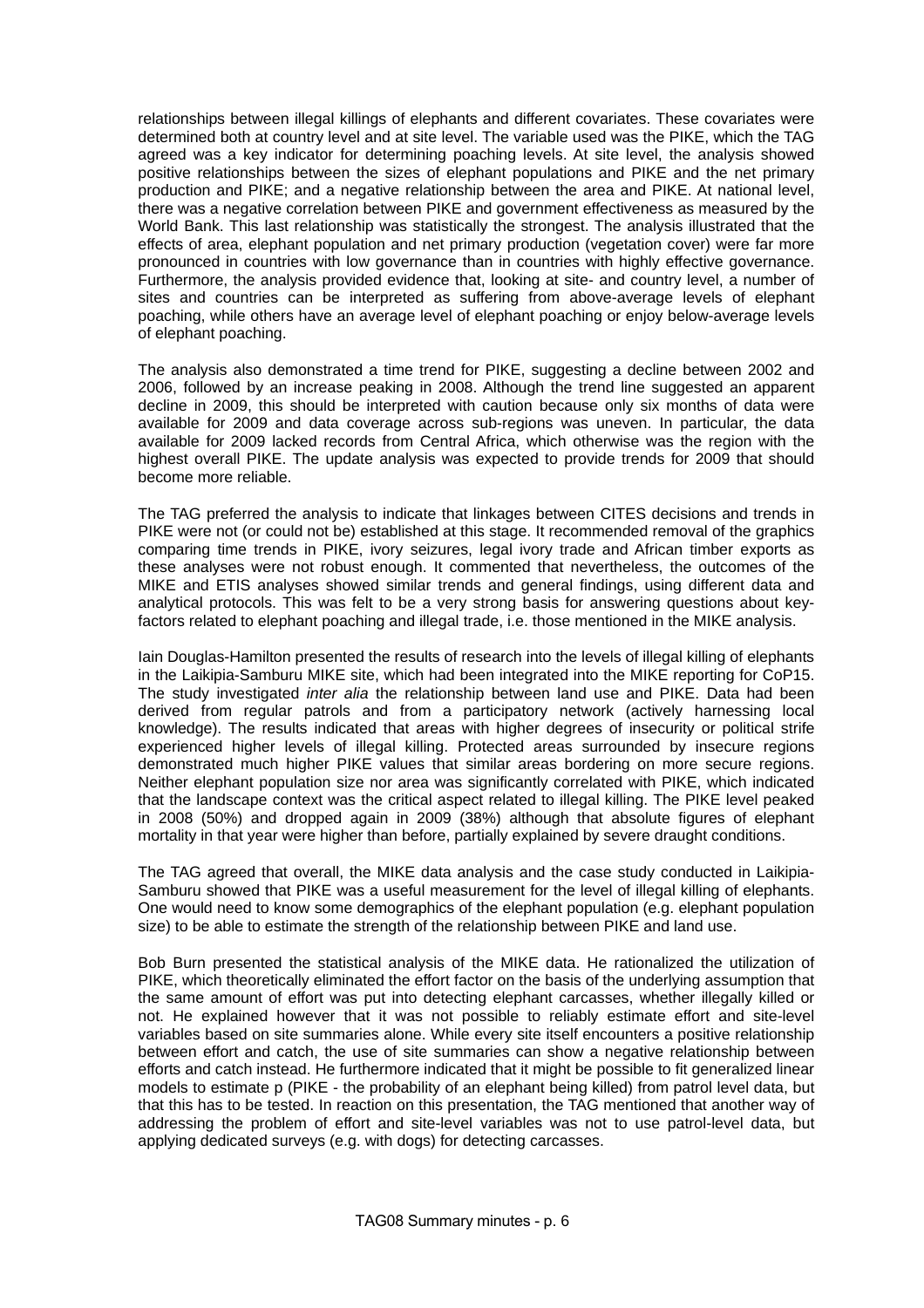Another issue mentioned by the TAG was that of bias. One way was to make the analytical model more complex and incorporate bias into the model. The other way was to use the current model and correct it later for bias, which made the bias independent from the analytical model. Whatever way will be used, the results should be incorporatable.

The MIKE CCU suggested that it would be good to put these research questions to the research network. The TAG supported this suggestion, implicating that a list of research questions on this topic would be established and worked out.

# 7 MIKE report for CoP15 .......................................................................................................TAG08 Doc. 7

The MIKE CCU presented the MIKE reporting to CoP15. The document (CoP15 Doc. 44.2) includes: a summary of the analysis of the MIKE data collected in Africa and Asia between 2002 and mid-2009; a summary of the detailed analysis of the PIKE in Laikipia-Samburu; a summary of information on the implementation of MIKE in MIKE sites and by participating range States, based on a questionnaire survey at the site- and country-levels; an overview of activities undertaken by the CITES Secretariat and its MIKE programme; and conclusions and recommendations. It had been available from the CITES website since late October 2009 but the MIKE CCU had not received any external feedback since then. The report was being translated in French, but the French version was not yet available from the CITES website.

In compliance with a request from the Standing Committee at its  $58<sup>th</sup>$  meeting (SC58, Geneva, July 2009) to provide the CoP with as up-to-date and complete information as possible, elephant carcass data will continue to be collected in the course of 2009 and an updated analysis will be undertaken in late January and February 2010 for communication at CoP15. As a consequence, the document for CoP15 will be revised and presented as document CoP15 Doc 44.2 (Rev.).

The MIKE CCU explained that very limited time will be allocated for presenting the documents, meaning that only key-findings of the updated MIKE data analysis and Laikipia-Samburu research will be presented. The MIKE CCU intended to coordinate this presentation closely with ETIS. On a question if the report and its findings would be translated into any Asian language, the MIKE CCU answered negatively, but indicated that a power point presentation of the MIKE findings could perhaps be translated into Cantonese or other languages for use in Asian countries.

8 MIKE/ETIS linkages and analysis for CoP15 ....................................................................TAG08 Doc. 8

The MIKE Phase II project made provisions to "ensure that appropriate MIKE/ETIS linkages are created". The MIKE CCU explained that the subcontract with TRAFFIC in support of its ETIS work contained specific provisions for TRAFFIC to address MIKE/ETIS linkages by developing statistics and data models that integrate the ETIS and MIKE data sets in conjunction with professional consultants, and by comparative assessments and integration of the ETIS and MIKE data results for presentation at the CITES Conference at the Parties. In line with the terms of reference of TRAFFIC's subcontract, it was anticipated that a collective analysis of joint research results from MIKE and ETIS would be presented at CoP15 as an informative document. At TAG7, it had been advised to focus on two case studies based on MIKE/ETIS data, one updating and expanding the research on the number of elephants required to supply ivory markets and a second about poaching and ivory trade routing in Central Africa.

The MIKE CCU noted that these contractual activities had not been initiated, and that it would be practically impossible to do so by CoP15. Tom Milliken confirmed this. He mentioned that although ETIS did not contain sub-regional levels of analysis, as MIKE does, and was using different datasets, the outcomes of the two analyses showed similar outcomes. Both conclude that the quality of governance was a key factor in explaining levels of illegal trade and illegal killing. Poverty was an additional factor compounding poaching levels. These should be key messages for CoP15.

In terms of research, the TAG agreed that time lags required further in investigations, i.e. the time between poaching incidents, accumulation of ivory shipments, and movements to markets as this would help to understand the linkages between MIKE and ETIS. The TAG also emphasized the need to have more labs working on DNA sourcing of ivory and aging, including in Asia, and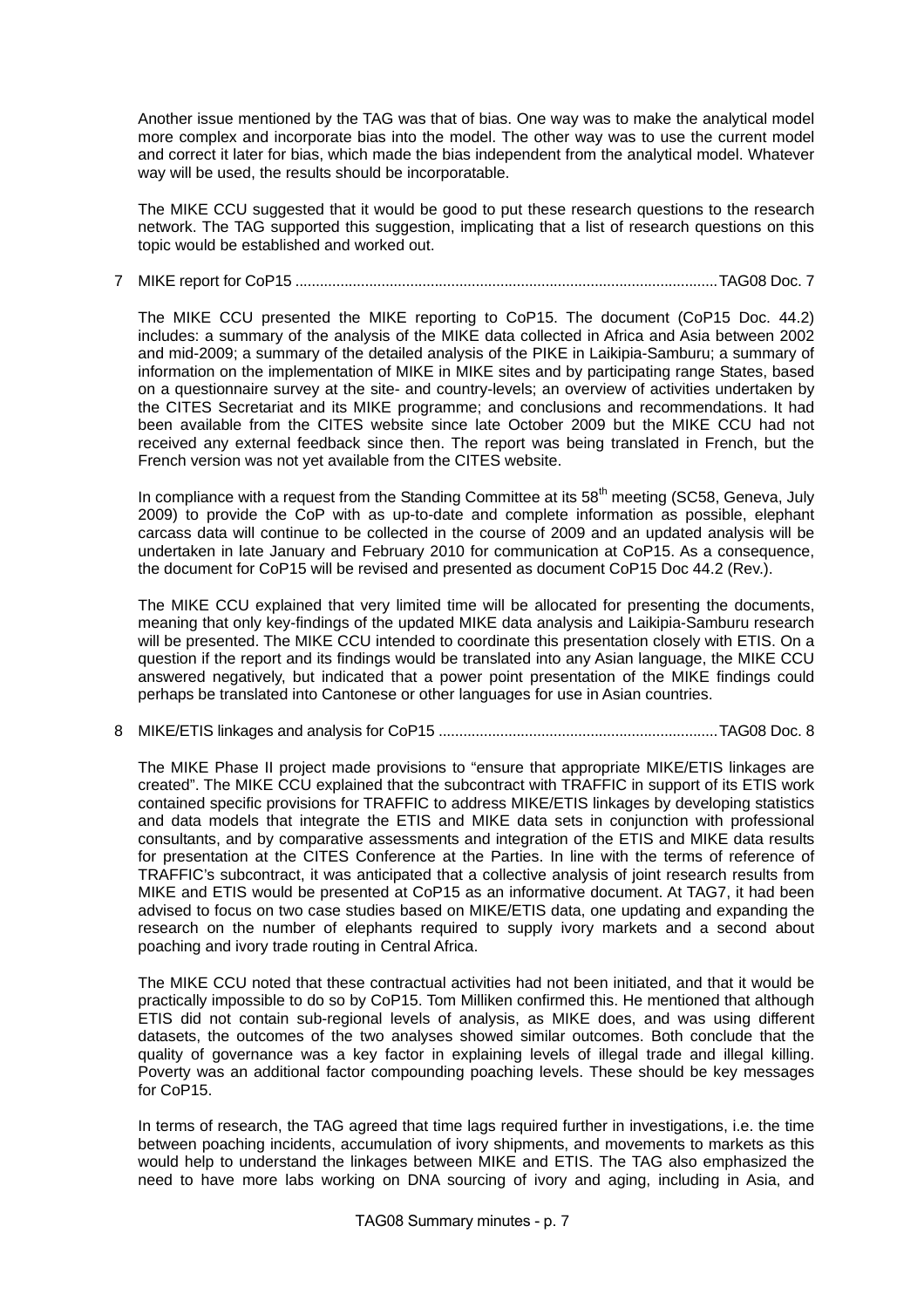encouraged the MIKE CCU to promote this further. The MIKE CCU reminded the TAG that since 2007, range States were already instructed to provide elephant or ivory samples for DNA identification but that it might be possible to work with one or a few range States in Africa and Asia to champion this task.

- 9 Measurement of law enforcement and detection effort
	- 9.1 Outcomes of a workshop on law enforcement and detection efforts .................... TAG08 Doc. 9.1

The TAG had recommended previously that issues surrounding the measurement in MIKE sites of the effort that law enforcement personnel invest in detecting elephant carcasses and incidents of illegal killing should be addressed at a workshop. The 'CITES-MIKE programme Law Enforcement Monitoring and Detection Efforts Workshop' was held on 9-11 December 2009 in Naivasha, Kenya. The workshop was facilitated by Russell Taylor and attended by 28 participants from various disciplines and fields of interest. Its objectives were: to review existing measurements of effort in different countries and protected areas; and to assist the MIKE programme in identifying appropriate and feasible measures of enforcement and search effort that could be applied in MIKE sites in Africa and Asia, allowing standardized comparisons across sites.

Russell Taylor presented a summary of the deliberations, recommendations and conclusions of the workshop, announcing that the full workshop report would be available from the CITES website. The TAG was requested to take note of the recommendations from the workshop and to discuss their applicability to the implementation of the MIKE programme.

The TAG agreed that one of the important outputs of the efforts workshop were unambiguous clarifications of the minimum information that needed to be collected on elephant carcasses and on patrol/detecting efforts for meaningful statistical analysis. The TAG recognized that the resulting new, simpler carcass and patrol forms should be more workable, and that data quality verification remained important. Challenges remained to integrate those data in a broader analysis.

The MIKE CCU emphasized the importance to first meet the specific information monitoring needs of each individual site; then assist in installing the relevant monitoring tools; and finally to build-in the specific MIKE data requirements. This was the best manner to generate sustainable support from the sites for routine MIKE data collection and verification. Furthermore, in order to obtain MIKE field data in a useful format, either for management purposes or for analysis, local 'champions' were needed. MIKE Site Officers were specifically nominated to fulfill such a role, but their appointments and performance were outside of the remit of MIKE (the posts of MIKE Site Officer and MIKE National Officer are not formalized under CITES). The original design of the MIKE programme anticipated that Site and National Officers would devote fifty percent of their time to MIKE issues, but this is unlikely to be true for any site or range State. Site Officers may therefore not be in the best position to ensure data flows and data management.

While recognizing these challenges, the TAG did not provide alternatives or a way forward on how to deal with these important responsibilities.

9.2. Protected area management effectiveness as a measure of conservation effort.................................................................................................. TAG08 Doc. 9.2

The TAG recommended at TAG7 that the MIKE CCU should look into indices of Protected Area Management Effectiveness (PAME) as a possible proxy for conservation efforts in MIKE sites. The MIKE CCU gave a detailed update on the outcome of the actions that it had undertaken in this regard. It had contacted the UNEP-World Conservation Monitoring Centre (UNEP-WCMC), which has been compiling existing assessments of PAME around the world, to request access to the PAME records that had been put into a common reporting format. Information for 22 MIKE sites only was available, less than a third of the total number of sites. Given the paucity of the available data, the MIKE CCU had decided not to incorporate the PAME scores in the MIKE analysis conducted in August 2009.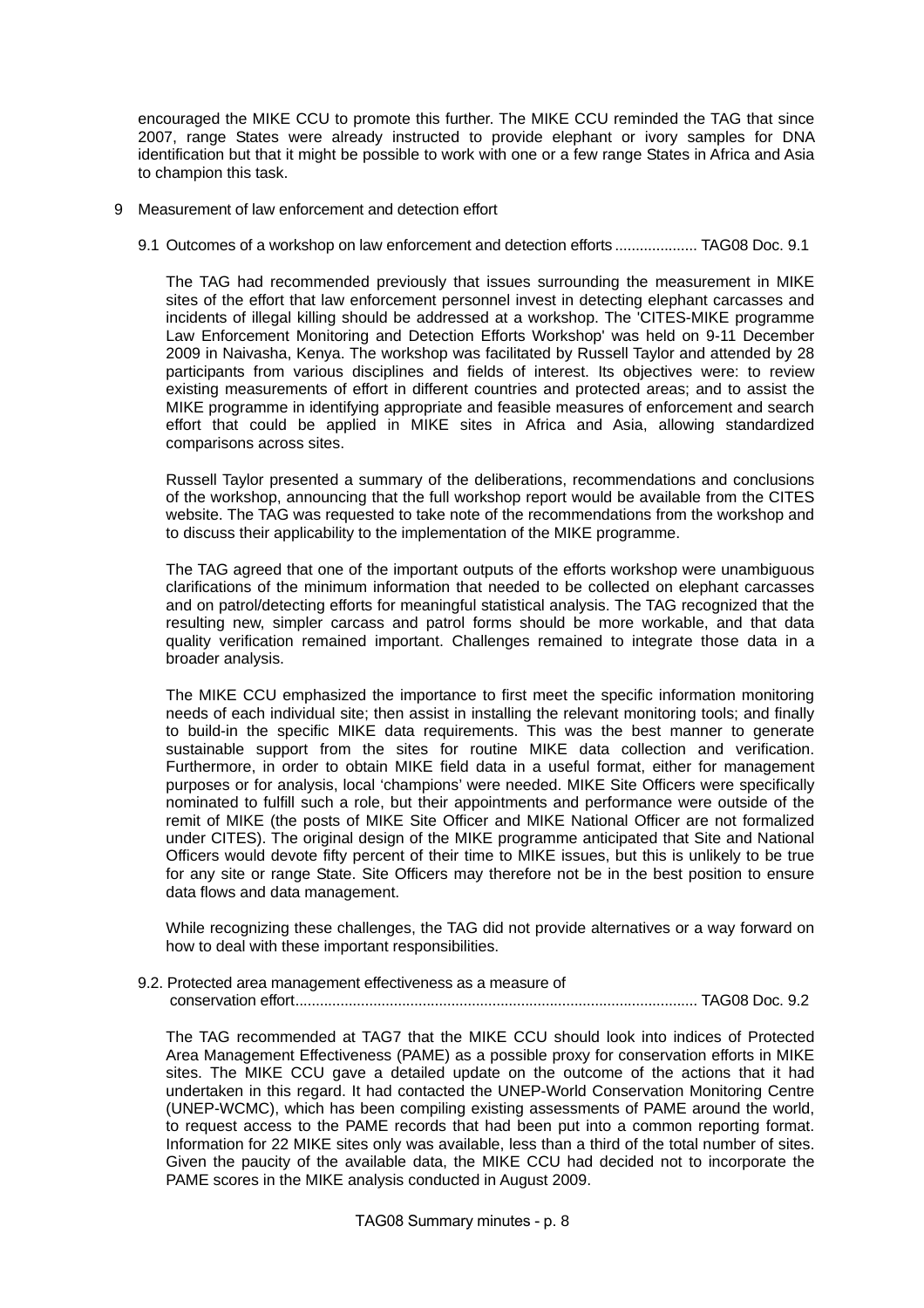When asked about the advisability of MIKE for undertaking further PAME assessments or explore ways to collate this information, the TAG suggested that before putting too much effort into this approach, a test assessment could be undertake with data from the 22 sites to examine whether a relationship between PAME and PIKE existed. Non-protected MIKE sites would in any case remain difficult to evaluate in this manner.

10 MIKE standard analytical and reporting framework.........................................................TAG08 Doc. 10

The MIKE CCU reiterated that the development of a Standard Analytical and Reporting Framework (SARF) was recommended by the evaluation of MIKE Phase I. Funding for MIKE Phase II included provisions to hold a workshop on the development of a SARF.

A discussion arose about the subjects to be tackled by, and the scope of this workshop. Suggestions included: appropriate reporting mechanisms; reporting formats; frequency of reporting; a re-evaluation of the design of the MIKE programme; quality standards and control for carcass and patrol data; handling covariates that changes over time; MIKE outcomes and outputs; data collection; and encoding and transfer of information.

The TAG agreed that the workshop needed well-defined, focused objectives to avoid too broad or fuzzy approaches. Care should be taken to continue including Asia and sites with small elephant populations. The TAG concluded that the questions formulated in paragraph 5 of document TAG08 Doc. 10 were valid, but that the main purposes of the workshop should be: analysis of MIKE information; reporting and communication of MIKE data and subsequent outputs at site- and global level; and implementing data analysis strategies. Instead of looking at a radical overhaul of the existing MIKE programme, the workshop should focus on current protocols and practices, assess what had been accomplished, and identify areas where the MIKE system could be improved (i.e. evolution rather than revolution). It was agreed that Mike Norton-Griffith should be invited to this workshop since he had been one of its initiators.

## Processes and procedural issues

## 11 Validation of site sample................................................................................................... TAG08 Doc. 11

The MIKE CCU described the problems with the current set of MIKE sites, particularly whether they were truly representative for the status of African and Asian elephant populations and/or their ranges. Historically, the starting point for identifying the sample had been a pre-selected list of sites in a number of elephant range States. This list was then subjected to a cluster analysis, resulting in 45 sites in Africa and 18 in Asia. However, the initial list was probably biased and not truly statistically representative, and so is probably the resulting site sample that the MIKE programme currently uses. The MIKE CCU explained that it had resources to re-validate the MIKE sample and re-evaluate the site selection. It was seeking a model for evaluating the consequences of adding, replacing or removing sites. Based on a number of research questions formulated in document TAG08 Doc. 11 and on ensuing discussions, the TAG encouraged the MIKE CCU to undertake a consultancy as outlined in the document. The results could then be presented to and discussed by the TAG at its next meeting.

12 Operation of MIKE in African and Asian subregions........................................................TAG08 Doc. 12

The SSO's gave a presentation on technical and analytical issues concerning the implementation of MIKE in their subregions.

## *Central Africa*

The different MIKE sites in Central Africa were presented with site characteristics, staffing situation, borders, local challenges to implement MIKE, etc. Most sites used MIKE forms in addition to others, while some never used MIKE forms. Three sites used the MIKE database only, while eight held it as a secondary database and five as a temporary database. Two sites had no carcass data: Monte Alen, which did not provide any records, and Kahuzi Biega that reportedly had no carcasses.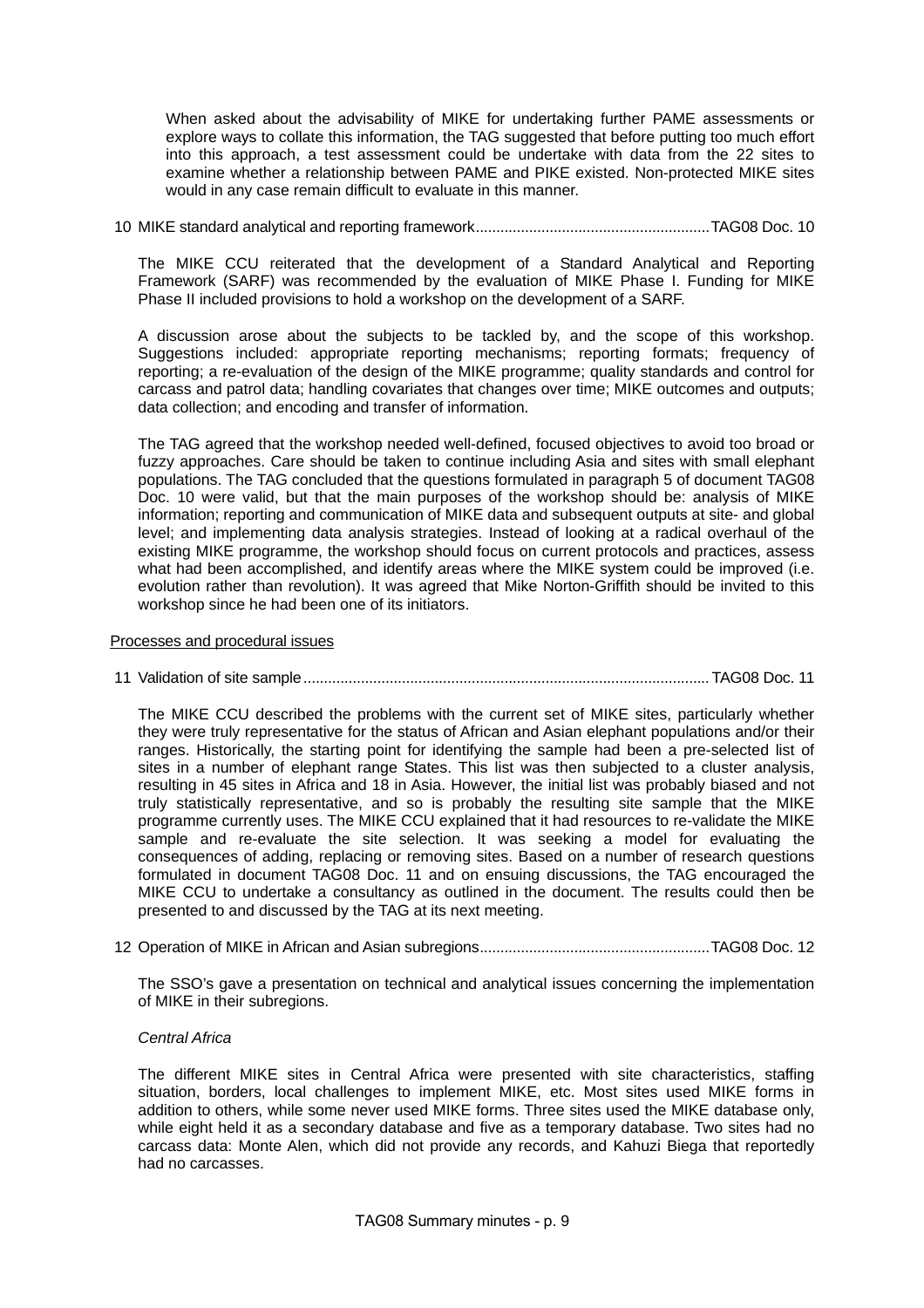An inventory of elephant populations in Bangassou, using faecal DNA capture-recapture methods, had been initiated (with initial investigations showing no elephant signs inside the site but presence in the neighboring hunting zone). Previous estimations had mentioned between 500 and 1,500 elephants, but without clear basis. The biggest constraints were coordination and collaboration with the laboratory for undertaking the analysis, and the general inaccessibility of, and very difficult logistics in the area (savannah-forest). Another survey in Sangba, eventually with participation of WWF CAR, was under discussion.

The following issues were commented upon by the TAG:

Site boundaries of Sangba and Bangassou

If no elephants were encountered in the Bangassou site itself, then that could reflect population declines or movements. If the boundaries would be extended to include the neighboring zone with elephants, it might look as if no changes in the site had occurred. But the TAG agreed on a flexible approach, arguing that including the area where elephants were present would give more information for the analysis. Besides the boundary issue, data on relative elephant abundance had to be considered. In South and Southeast Asia, lots of areas with small elephant populations existed but they were significant in terms of the status of the species. In Central Africa, by comparison, most elephant populations were large, so that a small population in Bangassou might not be all that significant.

− More realistic and pragmatic guidelines for undertaking forest elephant population surveys as formal MIKE standards proved prohibitively expensive and practically inapplicable.

While partnerships with local governments or NGOs could reduce costs, the fact remained that not all organizations wanted to apply the laborious MIKE standards. The TAG agreed to look at a set of minimum qualitative and quantitative requirements for undertaking forest elephant surveys in MIKE sites for situations where the MIKE standards could not be applied. The relative merits of rainfall models and faecal DNA were discussed. It was finally recognized that MIKE's core business was to detect and catalogue elephant carcasses, with techniques such as detection dogs and targeted searches to be explored further.

The TAG decided to create a working group to explore survey methods for forest elephants in Central Africa that were applicable in the field. Simon Hedges, Ken Burnham, Moses Kofi Sam, Martha Bechem, Boafo Yaw and Julian Blanc all volunteered for that working group, with an open invitation for further TAG members to join.

# *Eastern Africa*

The boundary and organizational issues in the sub-region's MIKE sites were shown (only Selous was the MIKE site and not Mikumi; Selous is bigger than all other MIKE sites in the region combined, but has only one MIKE Site Officer – each of its eight sectors could do with an 'Assistant MIKE Site Officer'; Rungwa and Ruaha should be managed as two separate MIKE sites; Tsavo should be complemented by a new site, Mkomazi, across the border in Tanzania). While most countries were using the MIKE carcass forms, only Rwanda and Tanzania also applied the LEM reporting protocols and forms. Uganda and Rwanda were now providing both LEM and carcass information through MIST applications, with Kenya and Tanzania now following. Most MIKE states had carcass data available up to the end of 2009 (in the Rwanda site, no mortality had been recorded).

It was explained that the MIKE site in Eritrea (a non-protected, non-patrolled area) was poorly defined. But the government had decided to change it into a National Park, with rangers being recruited and boundaries demarcated that covered the whole elephant range.

Ethiopia was keen on joining MIKE and had provided relevant information on two proposed new sites. Working with Sudan was more complicated because official communications were directed to Khartoum in the north, while elephants (and interests to join MIKE) were mainly concentrated in the semi-independent south.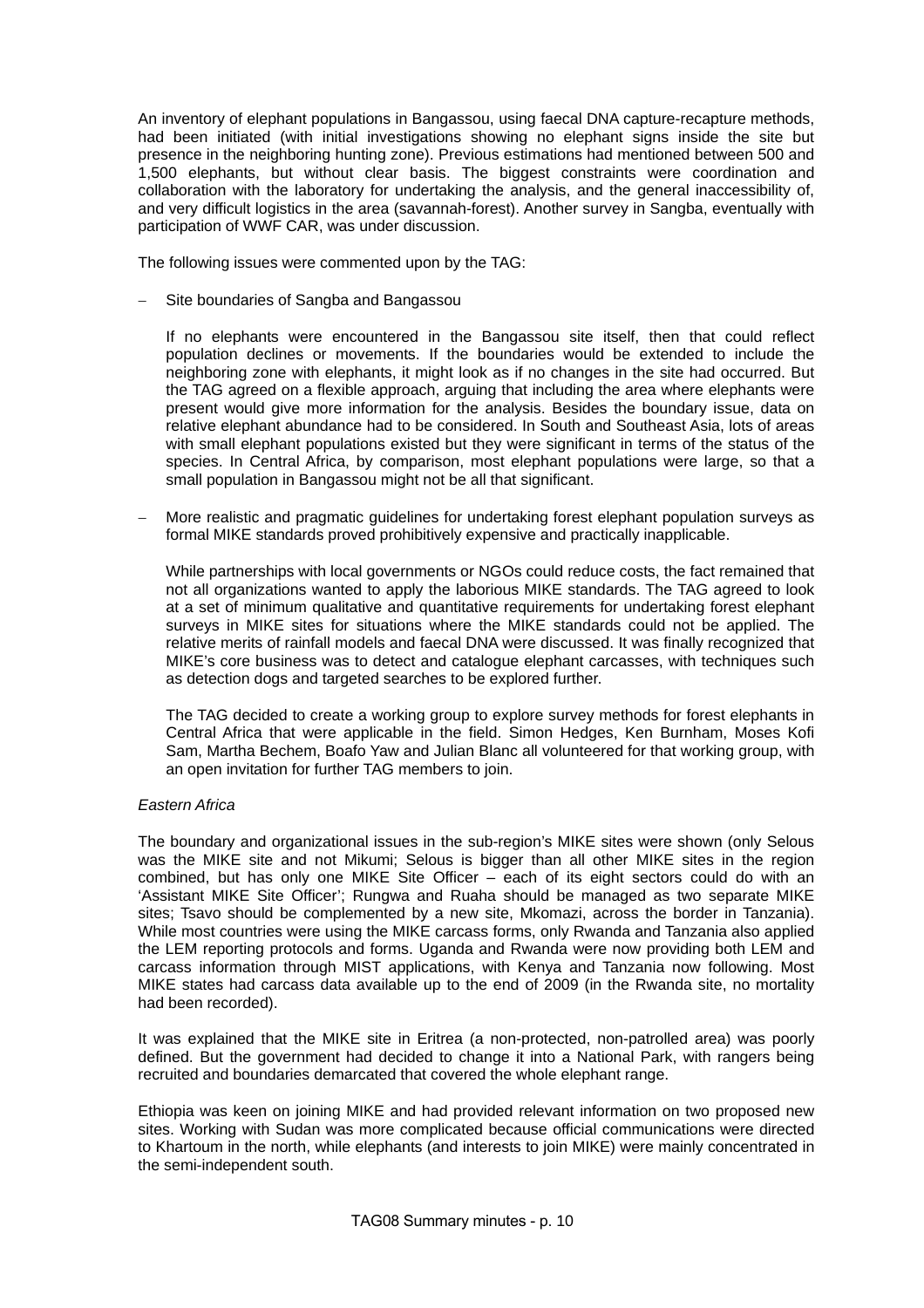Overall implementation challenges included: occasionally unclear site boundaries; staff turn-over; varying institutional structures; inadequate national funding; dealing with incompatible conservation philosophies and policies, promoted by international NGO's operating in the subregion; and integrating Ethiopia and Sudan in the MIKE structures.

Following up from this presentation, the TAG discussed what to do with sites that did not provide MIKE data. For the CoP15 data analysis, sites with no data records as a consequence of lack of MIKE activities had been excluded. It had been tried to separate these instances from those sites where patrolling had taken place and no carcasses had been recorded. But the TAG agreed that MIKE should look more systematically into data failures and the existing gaps, and suggested that these issues be addressed at the SARF workshop.

#### *Southern Africa*

The overview of the different sites in Southern Africa indicated that the Chobe site was considering the whole district and not only the National Park. With Caprivi, the number of conservancies has increased, making it more difficult to define boundaries. The boundary of Nyaminyami has nor been confirmed by the government. Cabora Bassa was not yet delineated but the government was in the process of doing so.

It had been possible to collate information on the indices of protection in the sites, expressed as dollars spend per square kilometer, and of the manpower, expressed as the number of rangers per square kilometer. A lot of sites had too little budgets and staff. With regard to MIKE data collection, most sites were up to date but this had been difficult in South Luanga, Chewore and Nyaminyami because of poor information management, while Niassa had not supplied information since 2006 and Cabora Bassa none at all. The TAG was informed about plans for aerial elephant population surveys and capacity building activities (including a workshop on ranger-based data collection and aerial survey training).

Challenges included defining site boundaries in terms of ecosystems vs. the MIKE sample; integrating MIKE into routine wildlife monitoring and LEM; and rationalizing the institutional arrangements for implementing the MIKE programme.

## *West Africa*

This subregion has historically held the most MIKE sites, but it has the least elephants in Africa. The overview included the characteristics of the different MIKE sites such as size, boundaries, status of data collection, and MIKE implementation challenges. In Benin, MIKE forms were not used consistently. Burkina Faso had frequent changes of staff and a leadership problem. Côte d'Ivoire had institutional problems and civil strife. In Ghana, the data transmission was not a routine. Guinea depended mainly on external support. Liberia had leadership problems. Mali and Togo changed frequently their site-officers. And Nigeria and Senegal both had institutional problems and sites that probably no longer held elephants. A specific problem was that some individuals seemed to be holding on for too long to positions in the national MIKE organigram (e.g. beyond retirement age). Overall, it seemed that the subregion's elephant populations had changed little over the years.

The TAG commented that dealing with frequent staff turnover, staffing questions and institutional problems needed to be resolved by the countries that participated in the MIKE programme, and that the TAG had little or no solutions to offer.

The TAG was informed about collaboration in Sapo between MIKE and the Wild Chimpanzee Foundation in a joint survey of elephants and chimpanzees. Further collaboration in multi-species surveys would be useful but the approach was scientifically quite challenging and required careful coordination.

A number of technical questions about forest elephant survey emerged (length of transects, costs, dealing with small elephant populations,…). The TAG recalled that these were discussed in the MIKE dung survey standards manual. For transects, it was not the length of transects that was important but the numbers needed to get reliable results. Training in the field was important to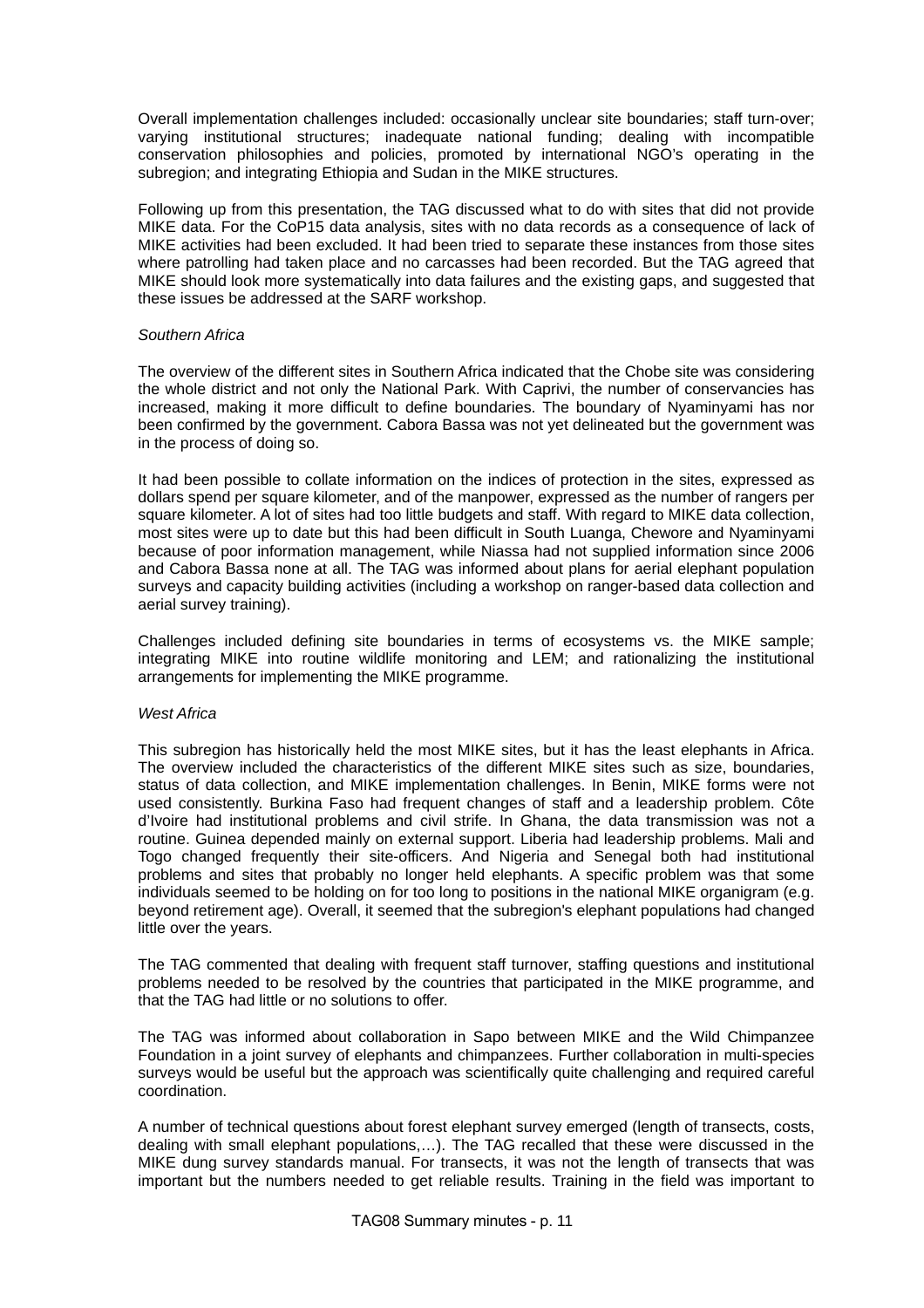ensure consistence. Dung pile decay methods were more expensive than others and if no dung piles were found, the capture-recapture method was recommended.

## *Southeast Asia*

This subregion had no formal SSO, but WCS had conducted a project over the last year that simulated activities of a MIKE Subregional Support Unit, which were explained in detail. MIKE sites had problems due to low staff capacity, understaffing, inadequate operational budgets, lack of motivation, problems with communication and the perception that MIKE was externally driven. Most of the elephant killings occurred just outside protected areas (and MIKE sites), principally due to escalating human/elephant conflicts, calling for a standardized 10 or 20 km 'ecological impact/buffer zone' around each MIKE site from where data on elephant mortality should be collected. But this was very challenging as patrols were not effective in finding and reporting such carcasses.

In response to questions about extending boundaries to include important elephant movement corridors, encompass ecological landscapes or cover buffer areas that receive intensive monitoring for human-elephant conflicts, the TAG commented that there was actually no downside in expanding sites as long as the collected information was specially referenced. It agreed that in Laos PDR, MIKE sites could be switched for incorporation in future analysis if they received adequate support for surveys and LEM activities.

## *South Asia*

The MIKE Coordinator clarified to have been in contact with the Director of Project Elephant to discuss the possibility for transfering the subregional MIKE operations to the Wildlife Institute of India. This looked a promising avenue for establishing a sustainable MIKE programme in South Asia. It was particularly unfortunate that Raman Sukumar, who had been kept inform about this planning and had facilitated contacts, could not participate in the present meeting to help address the practicalities of the move.

13 MIKE implementation status questionnaire......................................................................TAG08 Doc. 13

The MIKE CCU had developed a questionnaire for MIKE site and national officers and SSOs at the request of the TAG to capture information on the overall implementation of the programme. Not all questionnaires were available before the deadline for reporting to CoP15, but a preliminary analysis, frequency tables and histograms had been produced.

The TAG commented that the questionnaires showed valuable insights in the difficulties in implementing a vast and complex programme such as MIKE. A series of identified problems were being addressed under the current Phase II, for example through capacity building and the deployment of MIST. But it was also recognized that even simple information was hard to come by and that the MIKE programme had a legacy of trying to collect too much data in too complicated manners (the old MIKE carcass form, with its 18 data fields of which many proved to be redundant, was given as a case in point; the implementation questionnaire itself was very comprehensive and 'heavy').

The TAG recognized that the challenges for implementing the MIKE routines on the ground were unlikely to change drastically in the nearby future. The questionnaire was felt to be very useful, but the TAG advised not to repeat it too frequently and to focus it on priority areas of concern, for example monitoring training progress over time

## Research issues

14 Operation of the MIKE-ETIS research network ...............................................................TAG08 Doc. 14

By introducing document TAG08 Doc. 14, Julian Blanc explained his activities to get the network up and running. Bob Burn explained that he had been unable to devote any time to the research network before September 2009. Holly Dublin, the other 'leader/animator' of the network, did not attend TAG8.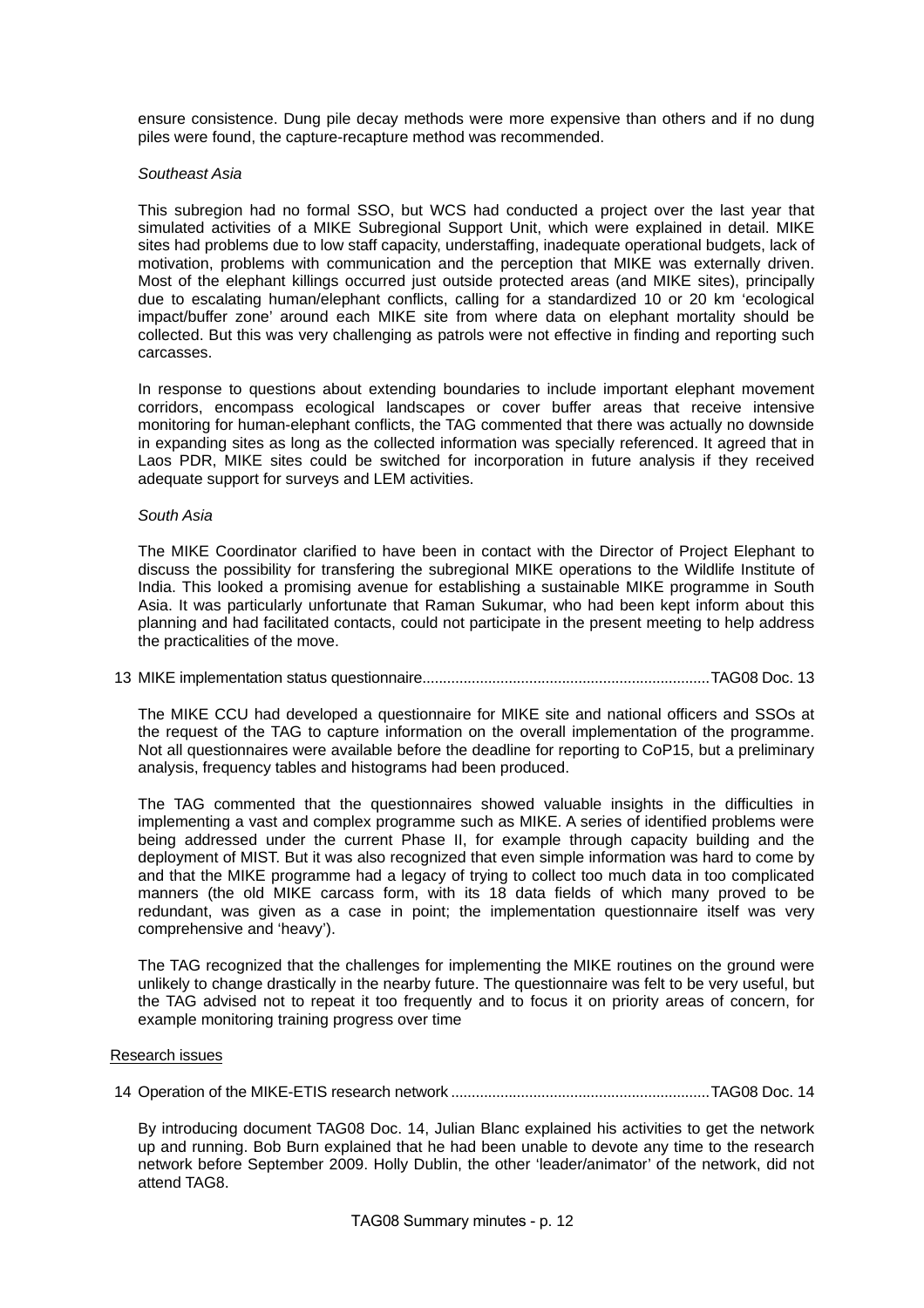The TAG reviewed the list of research topics that had been identified at its previous meeting and was presented in the Annex to document TAG08 Doc. 14. Only a small number had been initiated or completed (research topics 1, 3, 8, 12, 12 and 25). From the feedback that the proponent/leaders gave, all others remained pertinent and relevant with the exception of research topics 4 (as the he methodology would be difficult to repeat). The new leaders for research topic 19 were Simon Hedges and Martha Bechem.

Bob Burn commented on the analysis of PIKE, which had been one of the topics under this umbrella, and the research that had been conducted separate from the CITES context. The analyses was supposed to be peer-reviewed and published. But he expressed concern that the current MIKE data policy, which nominally requested extensive consultations with the MIKE CCU and countries that had contributed raw data, hampered normal scientific research and publication practices, and that this undermined research and analysis of MIKE information.

The MIKE CCU agreed that the MIKE data policy needed to be reviewed. It explained that other types of data that CITES Parties are submitting regularly, such as CITES trade data, became available in the public domain for research purposes or analysis as soon as they had been submitted by the Parties to the CITES Secretariat and published by UNEP-WCMC. In principle, MIKE (and ETIS) data could be handled in a similar manner.

The TAG agreed to maintain the concept of an open MIKE-ETIS research network to investigate scientific questions emerging from and pertinent to MIKE and ETIS. The list of research topics was felt to be very useful, not only for scientists and interested NGOs, but also for donors. The TAG recommended that the MIKE CCU revise and update the list of research questions in the light of the feedback received, and give it more prominence in the wider scientific community.

The TAG was asked if someone was interested in replacing Bob Burn as animator of the network and work with Julian Blanc and Holly Dublin (who should be asked if she was still keen on her position in the network). However, no TAG member could immediately respond positively to the invitation.

15 Collaboration with the IUCN/SSC AfESG and AsESG....................................................TAG08 Doc. 15

The representative of the IUCN/SSC AfESG presented progress on the activities undertaken in the context of its collaboration with and support from MIKE.

- − Communications: *Pachyderm* now included a section for MIKE and ETIS updates.
- − Harmonization of data: The development of an open-sourced, harmonized African and Asian Elephant Database was moving along. The design should allow for data to be downloaded and point sightings to be added, and for expansion to include other species. A website will be provided to test data applications. Historical elephant population estimates will be kept in the database, which should make it possible to provide trend analyses on a site-by-site basis.
- − African elephant meetings: The AfESG reported on the support that it provided when MIKE organized the first and second African elephant meetings (Mombasa, June 2008; Gigiri, March 2009).
- − Elephant bushmeat study: During the first half of 2009, background information had been gathered. The AfESG then published a call for proposals for undertaking the study in the summer, and selected implementers. The final product is expected to be an IUCN Occasional Publication in partnership with CITES-MIKE (with an Executive Summary for policy makers; Summary Analysis and Report; and detailed case studies at the Site and Country level). The TAG commented that in most of Central Africa, the urban bushmeat trade did not contain elephant meat, with the exception of Kinshasa. It was also announced that there would be at least two case studies in MIKE-sites to look at the overall MIKE carcass and patrol data and its linkage to bushmeat. Kinshasa was an exception in urban trade.

The representative then gave an update on a meeting of AfESG members, held in Nairobi in November 2010. Two working groups had been established with relevance to the MIKE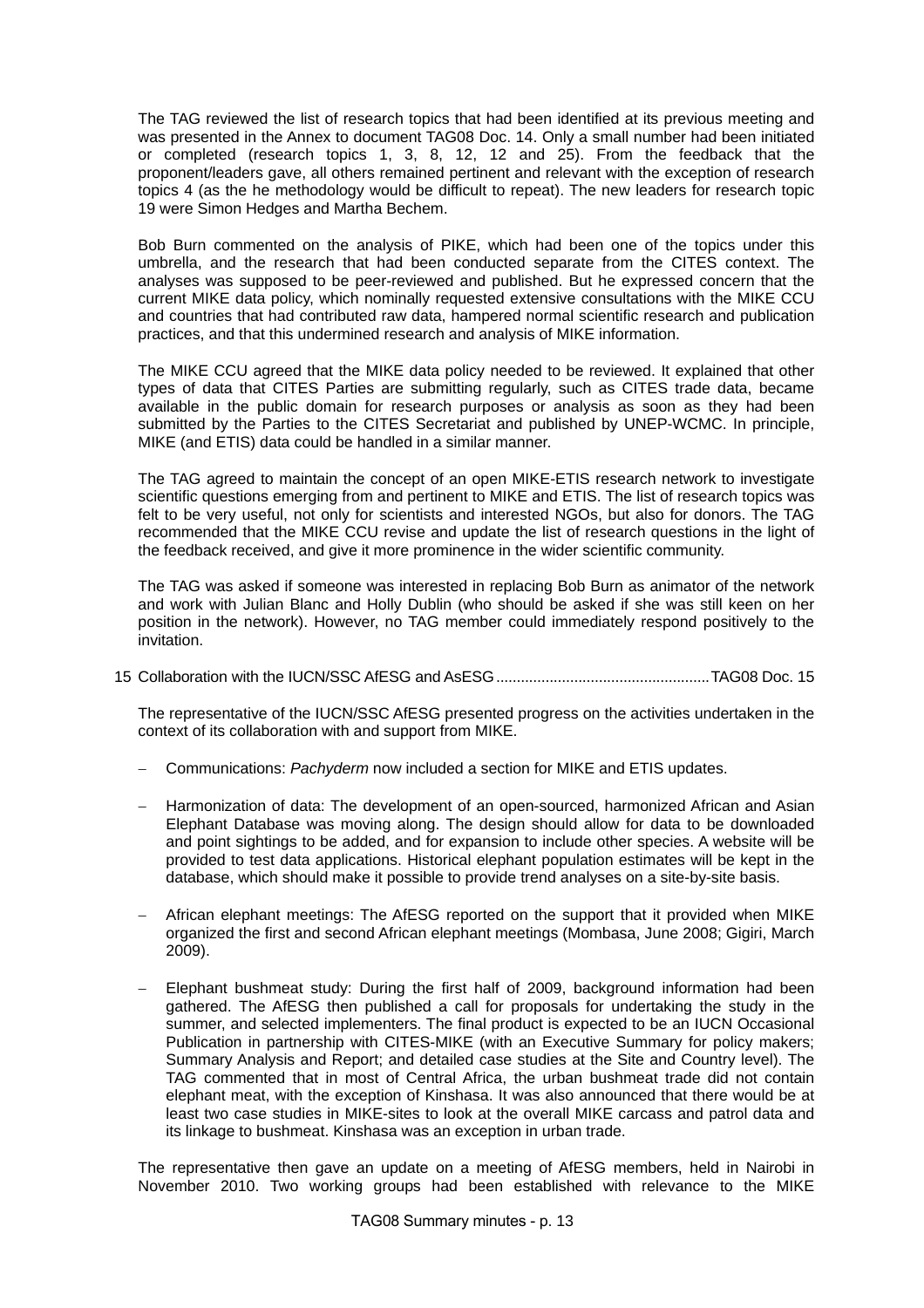programme. The terms of reference for these working groups remained to be established. The first addressed trade in wildlife products and timber in Central Africa and was chaired by Tom Milliken. The second should collect information on elephant poaching incidents, principally outside MIKE sites, and was chaired by Patrick Omondi.

Simon Hedges clarified that for the AsESG, the new elephant database was the main collaboration with MIKE. He recognized that the Asian elephant research community was not fully behind MIKE. That brought challenges and was unlikely to change in the nearby future.

The MIKE CCU introduced document TAG08 Doc. 15 and its Annex, drawing attention to Decision 14.78, taken at CoP14 and instructing the Standing Committee to regularly review the trade in and conservation status of elephants. As the original wording of this decision was poor and confusing to the point of being unworkable, the Secretariat had obtained the agreement of the Standing Committee to involve IUCN, TRAFFIC and UNEP-WCMC in these reviews. It had now drafted a revision of this decision for consideration at CoP15 that would further rationalize the inputs of IUCN, TRAFFIC and UNEP-WCMC. The proposed new decision simply invited these bodies to collaborate in the reviews to the extent possible.

The MIKE CCU also mentioned that the Secretariat had proposed to broaden the scope of Decision 14.78 (on funding for elephant-related CITES activities) to include ETIS, the African Elephant Fund and activities such those mentioned above (i.e. under a revised Decision 14.78).

Upon request, the MIKE CCU gave brief updates on a couple of other CITES processes and issues concerning elephants.

- − A version of the *African elephant action plan*, thought to be final, had been circulated early in December 2009. The development by the African elephant range States of such an *action plan* had been decided at CoP14. An accompanying African Elephant Fund, to be created by the Secretariat, had not been able to move ahead in the absence of the *action plan*. The two African elephant meetings mentioned above had provided opportunities to build outputs on these issues.
- − Three proposals concerning *Loxodonta africana* had been submitted for CoP15: Proposals 4 and 5 concerned the transfer of the populations of Tanzania and Zambia from Appendix I to Appendix II with specific annotations allowing *inter alia* for one-off sales of ivory stockpiles (Proponents: United Republic of Tanzania and Zambia respectively); and Proposal 6 amended the existing annotation for African elephant to eliminate all forms of ivory trade and stop the submission of downlisting proposals for 20 years (Proponents: Congo, Ghana, Kenya, Liberia, Mali, Rwanda and Sierra Leone). In compliance with Resolution Conf. 14.5, the CoP could call for a dialogue meeting for the range States of the African elephant to exchange views and seek consensus on these three diametrically opposed elephant proposals. One or more of the Parties that submitted these proposals may also request for a dialogue meeting, which in practice would have to be held on 19 and 20 March 2010 (the 2-day break between the first and second week of the meeting). It was however not clear if the African range States were ready to compromise, or if the required quorum of at least two-thirds of African elephant range States would be willing to participate in a Dialogue. If no compromise could be reached beforehand, the proponents would each present their proposal, possibly making various amendments during ensuing discussions to seek the necessary two-thirds support for adoption.

## Logistical Issues

16 Hardware and software used by the MIKE programme. .................................................TAG08 Doc. 16

The MIKE CCU provided an update on the implementation of the hardware and software policies that had been explained and agreed upon and at earlier TAG meetings. The Inveneo computers, suitable for sites, were arriving in the first quarter of 2010. They were going to be powered by solar panels. Linux was chosen to be installed as operating system, because it was taught to be more immune to viruses. The Inveneo computers would be delivered with site-specific, customized MIST databases, GIS and other software as necessary. As GPS units, five models of data tracker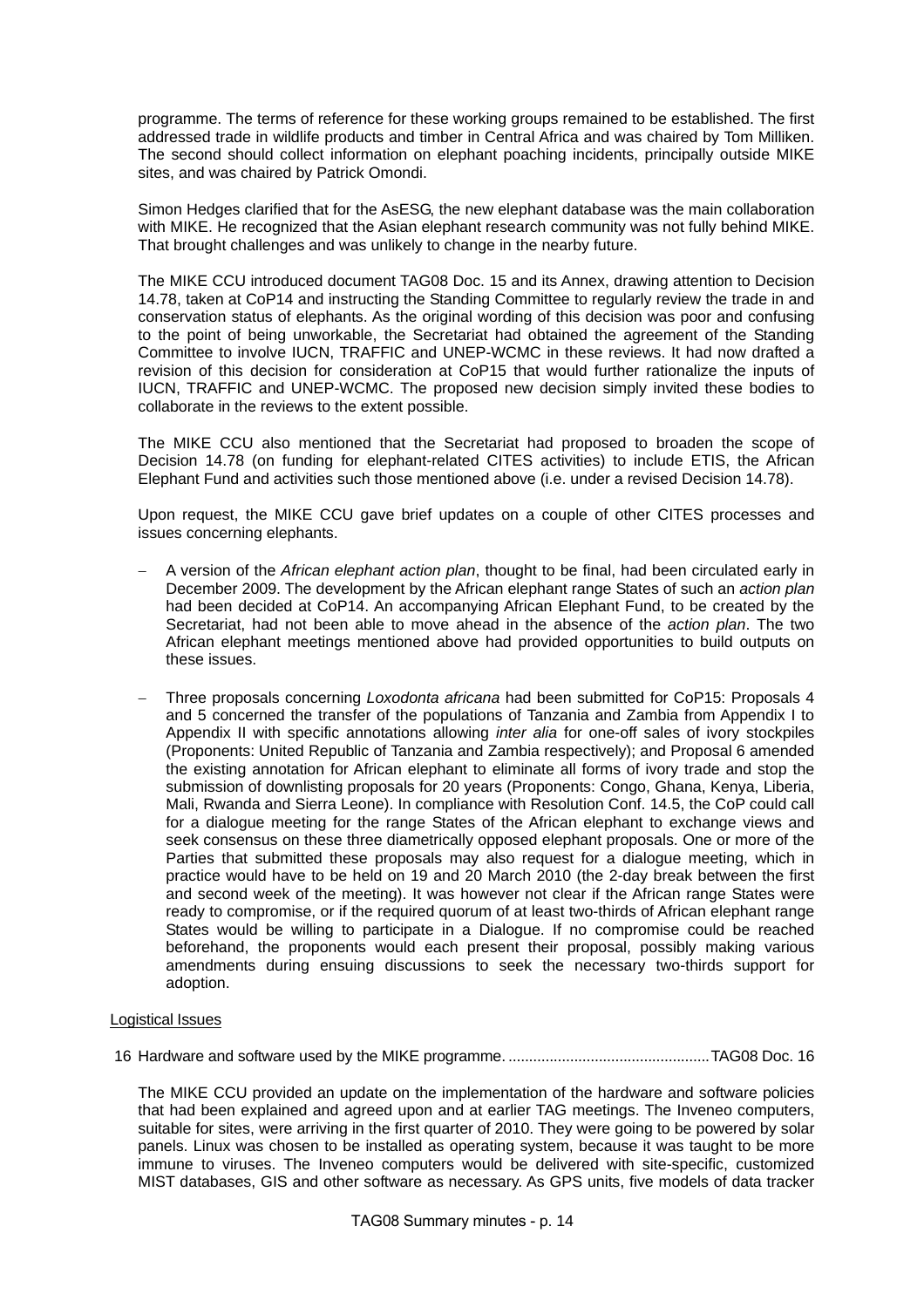sticks (with a GPS receiver and data locker) had been purchased for testing. The main advantages were ease of use and no training requirements. The GPS units were to be distributed to sites in the first quarter of 2010.

## **Conclusion of the meeting**

- 17 Any Other Business *No document*
	- a. Colin Craig explained that he had committed to make a number of relatively minor updates and amendments to the existing MIKE aerial survey standards. These would be finished early in 2010.
	- b. The MIKE Coordinator gave feedback on the MIKE-ETIS Subgroup of the Standing Committee, which met in the sidelines of the annual meetings of the Standing Committee. The membership consisted of seven countries (China, DRC, Kenya, Japan, UK, USA, Zambia). At it latest meeting in July 2009, they agreed on five substantial tasks:
		- MIKE gap-analysis and needs assessment
		- Review of the financial status of MIKE and ETIS
		- MIKE and ETIS data handling policies
		- Revision of Resolution Conf. 10.10 (Rev. CoP14)
		- MIKE future beyond 2011

The MIKE-ETIS Subgroup wanted to discuss these in the sidelines of the one-day meeting of the Standing Committee, held in Doha just before the start of CoP15. The Coordinator questioned if this was practically possible. He explained that questions about the MIKE finances had also emanated from animal welfare NGOs opposed to MIKE, indicating that apparently, such questions had been brought to the German and EU Parliaments. He expected that these NGOs would be actively criticizing MIKE during CoP15.

The Coordinator indicated that after 2011, new external funding would be required to ensure the continuation of the MIKE programme (MIKE nor ETIS had been included in the Secretariat's regular budget proposals for CoP15). The TAG reiterated that the MIKE CCU should activity engaged in fundraising initiatives, and that it would be wiling to support such efforts. It urged the MIKE CCU to again approach the long-term funders of the programme to ensure continuation until 2016, encouraged partnerships with NGOs and other stakeholders to obtain specific support for local MIKE activities, and supported approaching new partners and stakeholders, possibly China and India.

- c. Since 2008, the subregional TAG members (and the ETIS programme) had been invited to the annual meetings of the MIKE Subregional Steering Committees. The provisional dates for upcoming meetings were as follows:
	- Southern Africa Subregional Steering Committee Meeting: Gaborone, Botswana, 8-9 February 2010
	- West Africa Subregional Steering Committee Meeting: Abidjan, Côte d'Ivoire, 11-12 February 2010
	- Eastern Africa Subegional Steering Committee Meeting: Dar Es Salaam, Tanzania, 22-23 February 2010
	- Central Africa: held its meeting in Bangui in October 2009.
	- Southeast Asia Subregional Steering Committee Meeting: after CoP15.